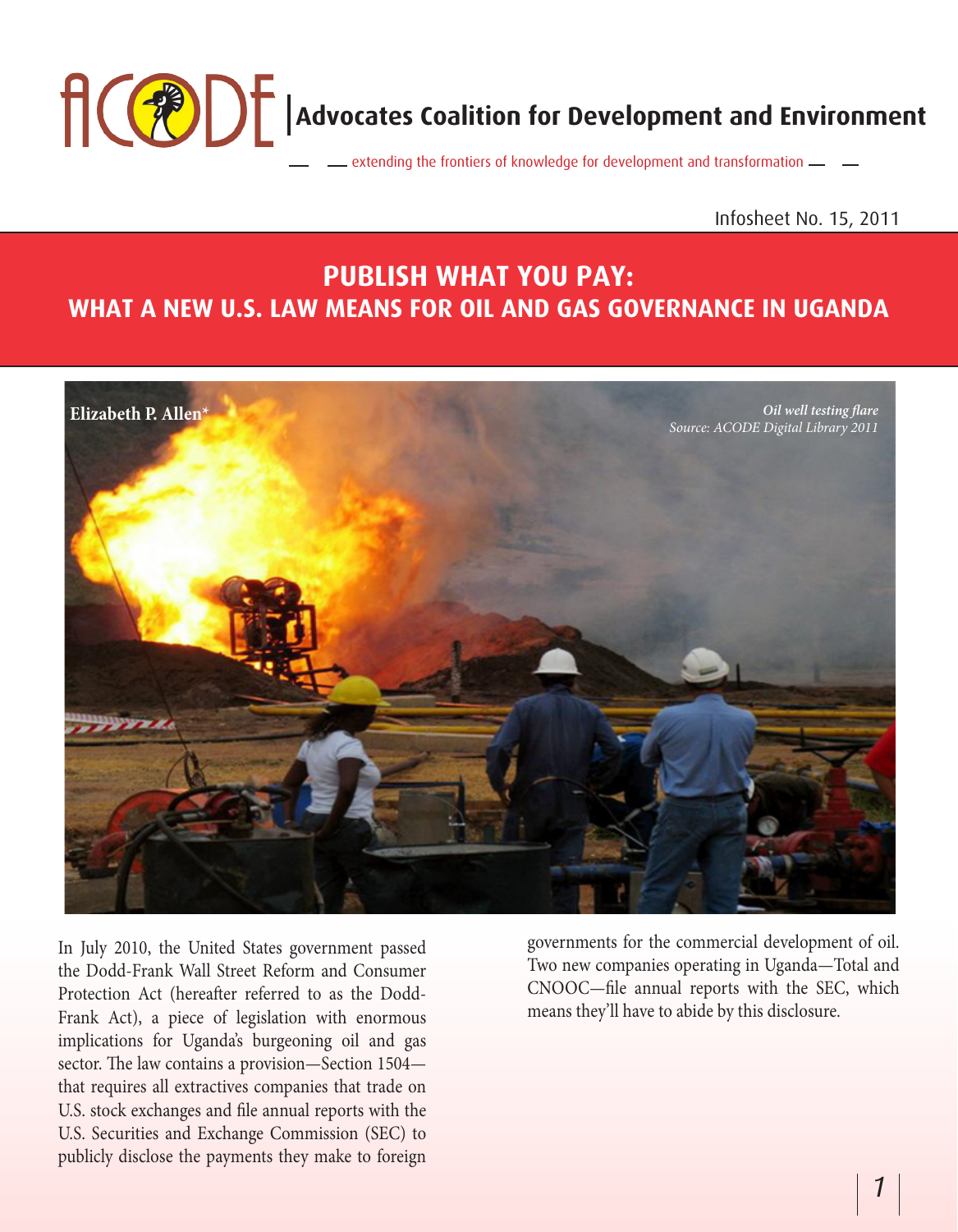**Name of law:**The Dodd-Frank Wall Street Reform and Consumer Protection Act of 2010

**Country of passage:** United States

**Date these provisions in the law go into effect:**Late-2012 (estimate)

What the law does: It requires extractives companies that trade on U.S. stock exchanges and submit annual reports to the U.S. Securities and Exchange Commission (SEC) to disclose the payments they make to any government throughout the world for the commercial development of oil, natural gas, or minerals. All payments disclosed to the SEC are available online to anyone in the world.

**Why the law matters to Uganda:** Two oil companies that work in Uganda—Total and CNOOC—trade on U.S. stock exchanges. This means that they'll be required under the new law to disclose to the SEC—and to the worldwide public detailed information on their transactions with the Ugandan government for the commercial development of oil.

**Remaining questions and concerns:** Before the law can go into effect, the SEC will need to formalize various operational criteria and define a number of important terms. (The law gives the SEC the power to interpret key provisions within the law.) The SEC's rules—which should be released between August and December of 2011—will have a profound impact on the kind of payment data that people throughout the world will have access to.

**What this means for advocates in Uganda:** Unfortunately, the window of opportunity to submit official comments and concerns to the SEC expired in early 2011. However, the United Kingdom is currently under pressure to pass a similar law, which is important given that three oil companies working in Uganda—Tullow, Neptune (Tower), and Dominion—trade on stock exchanges in the U.K. The caveats and concerns over the U.S. law, as discussed within this document, should be used as a guide for those who wish to lobby the U.K. for the passage of a similar law.

**Want to know more?** For more about this law and its implications for Uganda, refer to the Implications of the U.S. Dodd-Frank Act for Oil and Gas Governance in Uganda. ACODE Policy Briefing Paper Series No. 24, 2011.

Section 1504 is the first law of its kind in the world, and has been hailed as a tectonic shift within the extractives industry—an industry that is frequently criticized for its opaque business practices. Indeed, former U.S. Senator Christopher Dodd, one of the co-authors of the Act, said during a speech on the floor of the Senate in May 2010 that he hoped Section 1504 would "impose a new international transparency standard." Given the fact that 90 percent of all major international oil and gas companies trade on U.S. stock exchanges, this law may well initiate the standard for which Dodd and others have hoped. $<sup>2</sup>$  In the months following the</sup>

passage of Dodd-Frank, advocates in Europe and the United Kingdom have stepped up pressure to develop parallel legislation that regulates extractive companies trading on non-U.S. stock exchanges. Tullow Oil, for example, which is Uganda's most active oil and gas company, trades primarily on the London and Irish stock exchanges. If the U.K. passes a law with regulations similar to those in Section 1504 of Dodd-Frank, Tullow would be required to publicly release the payments it makes to the Government of Uganda for oil exploration activities, just like CNOOC and Total.3

<sup>1</sup> Dodd, Christopher. Floor Statements. C-SPAN (May 17, 2010). Available at: http://www.c-spanvideo.org/ videoLibrary/clip.php?appid=598157015 at 5:06:25.

<sup>2</sup> Revenue Watch Institute. "Dodd Frank: The Facts about Disclosure Requirements." Available at: http://www.

revenuewatch.org/news/news-article/united-states/doddfrank-facts-about-disclosure-requirements

<sup>3</sup> Tullow Oil has a slightly more complicated trading arrangement in the United States, which makes it exempt from the provisions within the Dodd-Frank Act.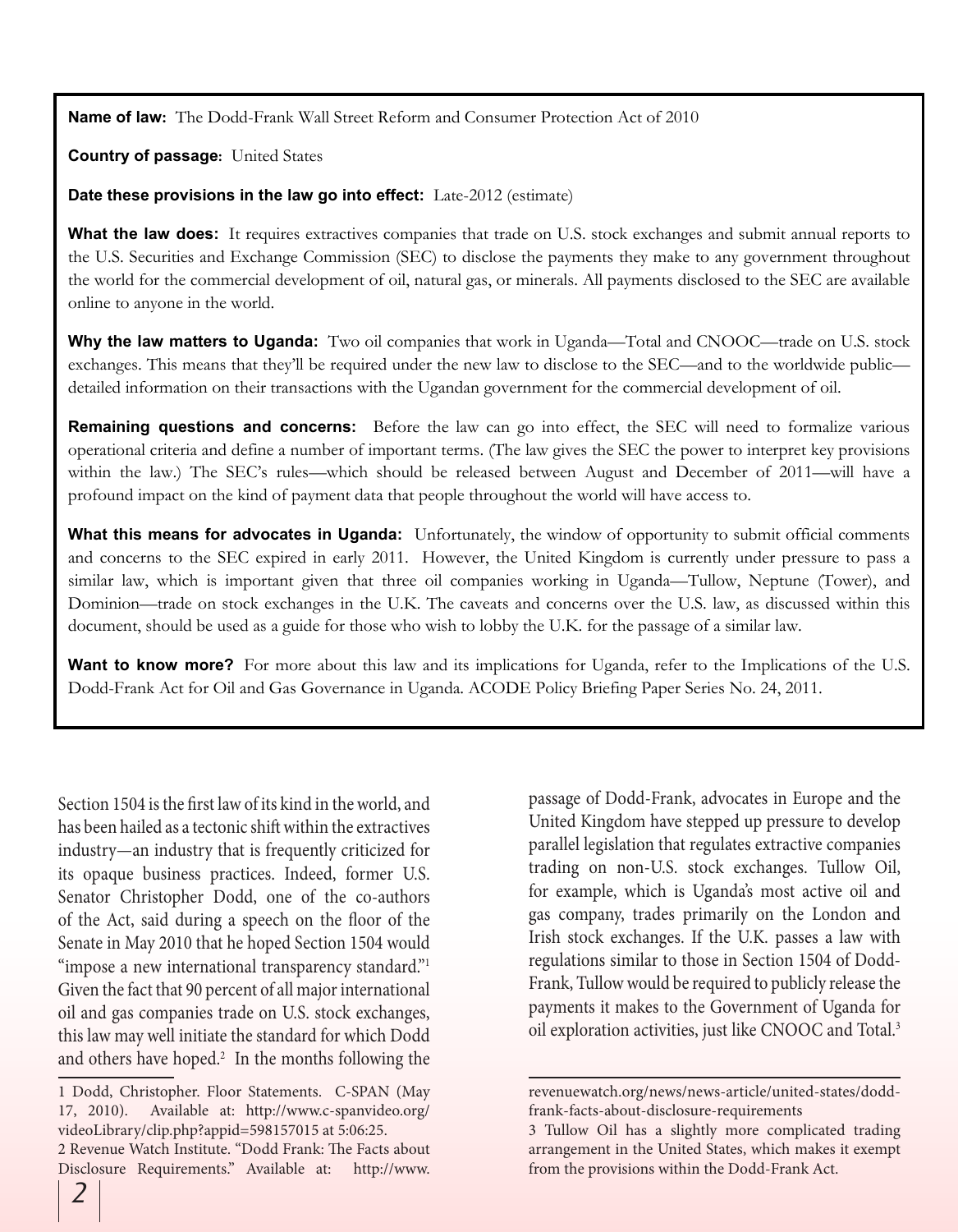| <b>Oil Company</b>   | <b>Exploration Blocks</b>         | U.S. Law<br>Applicable? | <b>Traded Stock Exchanges<sup>4</sup></b> |
|----------------------|-----------------------------------|-------------------------|-------------------------------------------|
| Tullow Oil (UK)      | 1, 2, 3A (1/3 stake) <sup>5</sup> | N <sub>o</sub>          | London Stock Exchange & Irish Stock Ex.   |
| Total S.A. (France)  | 1, 2, 3A (1/3 stake)              | <b>Yes</b>              | New York Stock Exchange                   |
| CNOOC (China)        | 1, 2, 3A (1/3 stake)              | Yes                     | New York Stock Exchange                   |
| Neptune / Tower (UK) | 5                                 | N <sub>0</sub>          | London Stock Exchange                     |
| Dominion (Bermuda)   | 4B                                | No                      | London Stock Exchange                     |

### **Oil and Gas Companies with Signed Production Sharing Agreements in Uganda**

#### **What is the U.S. Securities and Exchange Commission (SEC)?**

The Securities and Exchange Commission is a regulatory body within the U.S. government that oversees the trading of stocks, bonds, and other securities on U.S. stock exchanges. Its mission is to "protect investors, maintain fair, orderly, and efficient markets, and facilitate capital formation." The SEC describes its mandate thusly:

The laws and rules that govern the securities industry in the United States derive from a simple and straightforward concept: all investors, whether large institutions or private individuals, should have access to certain basic facts about an investment prior to buying it, and so long as they hold it. To achieve this, the SEC requires public companies to disclose meaningful financial and other information to the public. This provides a common pool of knowledge for all investors to use to judge for themselves whether to buy, sell, or hold a particular security. Only through the steady flow of timely, comprehensive, and accurate information can people make sound investment decisions.

In keeping with this mandate, the SEC requires any company that trades on a U.S. exchange to submit annual financial reports to the Commission. These financial reports are often very detailed, and by law, must be made available to the public. According to the SEC, "the result of this information flow is a far more active, efficient, and transparent capital market that facilitates the capital formation so important to our nation's economy."

Because so many companies throughout the world trade on U.S. stock exchanges, the rules and regulations set by the SEC have enormous influence on the flow of global financial information. Ninety percent of all international oil and gas companies trade on U.S. platforms, for example, which gives the U.S. Congress—and by extension, the SEC—a great deal of power to determine the kinds of financial data that oil companies relinquish to the public worldwide. Section 1504 of the Dodd-Frank Act has essentially harnessed this power to compel oil, gas, and mining companies across the globe to disclose much more detailed financial information than they previously have.

It is important to remember, though, that while the SEC has a clear mandate to support transparency within capital markets, the Commission is also acutely aware that free markets are built on the principle of competition, which requires some commercially sensitive information to be kept private. Indeed, as the SEC creates the rules under which Section 1504 of Dodd-Frank will implemented, it will be tasked with weighing carefully these multiple, competing imperatives.

4 Tullow Oil, Neptune Petroleum (Uganda) / Tower Resources, and Dominion Petroleum trade on the Alternative Investment Market of the London Stock Exchange. Also note that some of these companies trade on additional exchanges, or have securities arrangements with stock exchanges not listed in this table. 5 On March 30, 2011, both Total Ltd and CNOOC

Ltd signed Sale and Purchase Agreements with Tullow Oil, which would give them a one-third stake in the oil concessions under Tullow's control. As of October 2011, the transaction—which was subject to certain regulatory approvals by the Government of Uganda—had yet to be completed.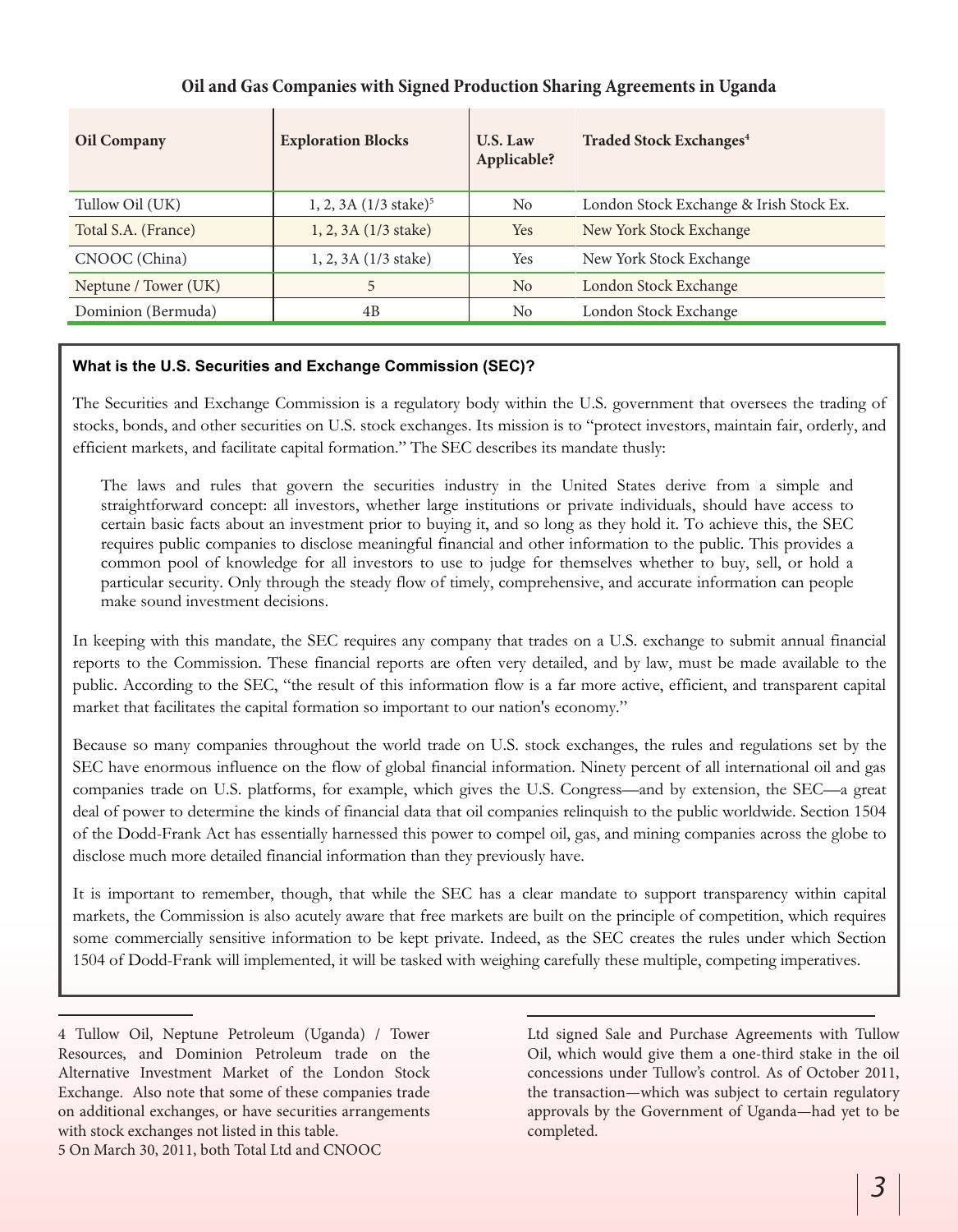Yet, while Dodd-Frank has rightly been hailed as a revolutionary change within the extractives industry, the final details concerning the law's implementation have not yet been determined. The SEC currently plans to release its interpretation of Section 1504 between August and December 2011, at which time a host of relatively vague provisions outlined within the law itself will be spelled out in concrete terms. These final rules are of immense importance to countries like Uganda, because they not only define the ultimate scope of the bill—for example, whether the SEC will require companies to disclose downstream payments, as well as upstream ones—but will also spell out how detailed the reported payments will need to be. Given the multiplicity of oil and gas projects that Uganda will soon be hosting—from ongoing exploration and production to refining and export—having financial disclosures that provide detailed and holistic data on payment streams will be critical to any subsequent monitoring efforts that research and civil society organizations will undertake throughout the country.

#### **THE DODD-FRANK ACT AND EITI**

Section 1504 of Dodd-Frank arose, in part, from the example set by the Extractive Industries Transparency Initiative (EITI), which was born in the United Kingdom in 2003. EITI is a voluntary coalition of countries with extractives industries. When a country joins EITI, its government voluntarily agrees to publish the income it receives from extractives companies, while the companies follow suit, disclosing their various payments to and transactions with the government. Through a process of auditing, the payments are reconciled and disclosed to the country's citizens for scrutiny.

The Dodd-Frank Act mentions EITI explicitly as a guide that the SEC should use when creating the rules through which Section 1504 will be implemented. The reference to EITI is significant, and strongly suggests that the disclosures mandated by the Dodd-Frank Act were not only created to protect investors, but were also developed with the goal of promoting good governance overseas—or at least hampering extractives companies from engaging in the kind of behavior that hinders good governance.

Yet, while EITI was used as a reference point in the

creation of Section 1504, the new Act's provisions depart from EITI in significant ways.

First, EITI is a voluntary program, something to which each participating country consents to join. The provisions within Dodd-Frank, by contrast, require companies to disclose their revenue streams regardless of the preferences or desires of the governments in whose countries such companies work. While the Dodd-Frank Act obviously has no authority to compel sovereign governments to disclose the payments that they receive from oil companies, Dodd-Frank's supporters must nevertheless acknowledge that the law circumvented the voluntary spirit of EITI. While the SEC has legitimate concerns regarding the protection of investors—concerns that, in the eyes of many, justified the enactment of Section 1504—the extent to which the Act was also influenced by EITI raises questions about the importance of country participation in such endeavors—questions that a number of oil companies themselves have raised in memoranda objecting to the mandate of Dodd-Frank.

**In the National Oil and Gas Policy of 2008, the Government of Uganda declared that the country would "participate in the processes of the Extractive Industries Transparency Initiative." At the current juncture, however, Uganda is not even a candidate country, which means that it hasn't begun the process of formally joining the Initiative.**

**Source: http://eiti.org/countries**

Second, Dodd-Frank departs from EITI regarding the level of financial detail that the law requires companies to disclose. While governments and companies that participate in EITI generally report payments aggregated at the country level, the Dodd-Frank Act stipulates that companies report much more detailed project-level data. However, the text of the law doesn't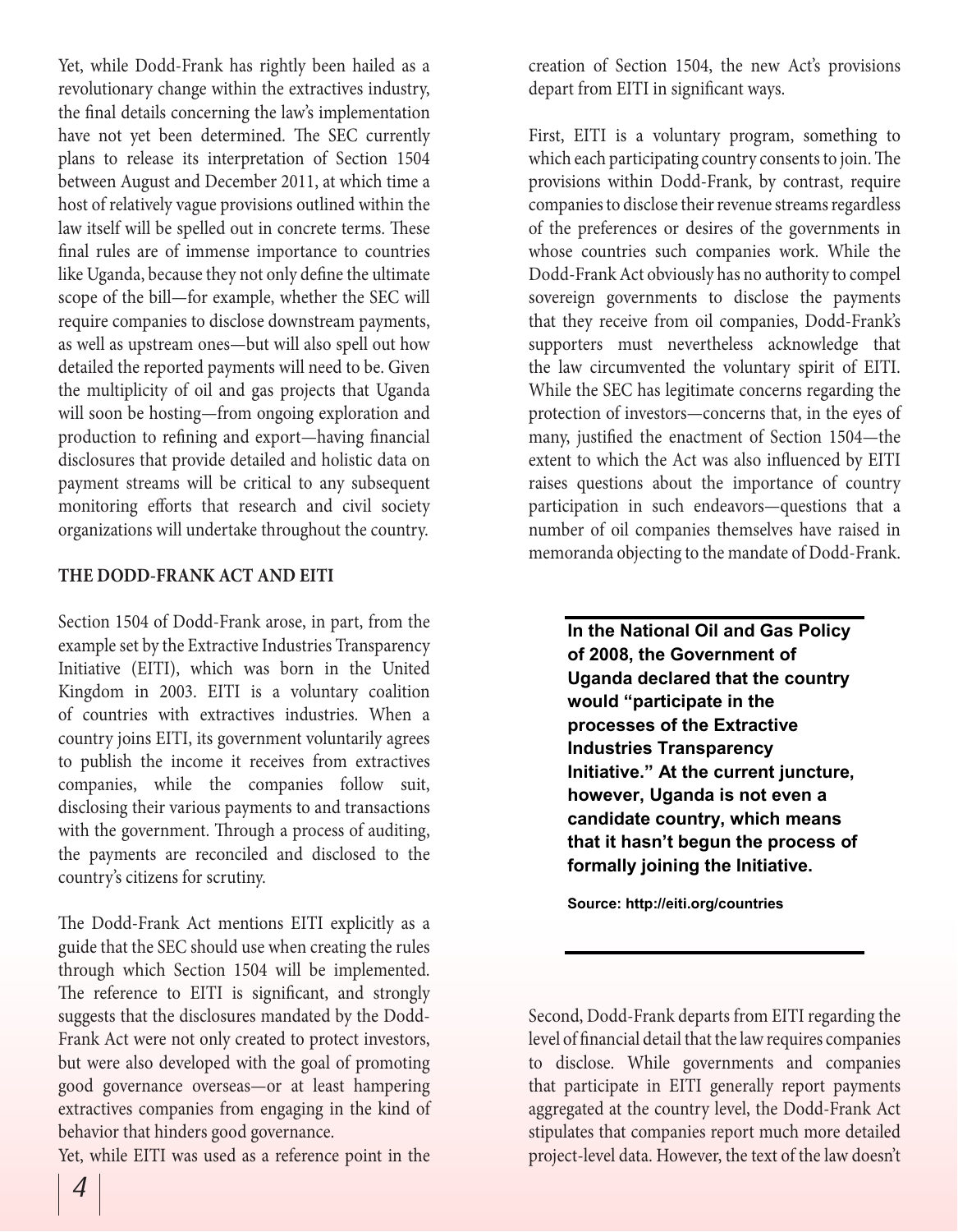define what constitutes a project, an omission that has generated substantial debate among both supporters and detractors of the legislation.

Ultimately, EITI provided a reference point for Dodd-Frank, even though the law goes much further. In creating the rules to implement the law, the SEC can thus go two ways. It can either interpret the law's reference to EITI as a signal to create as much transparency as possible, in keeping with the overarching principles of the initiative. Or, it can interpret the reference to EITI as a signal to lessen the scope of Dodd-Frank, constraining the law's broad mandate to bring it in line with the more modest actual provisions that comprise the minimum disclosures recommended within EITI itself. Many debates surrounding the scope of the law have used EITI to argue both sides of the issue.